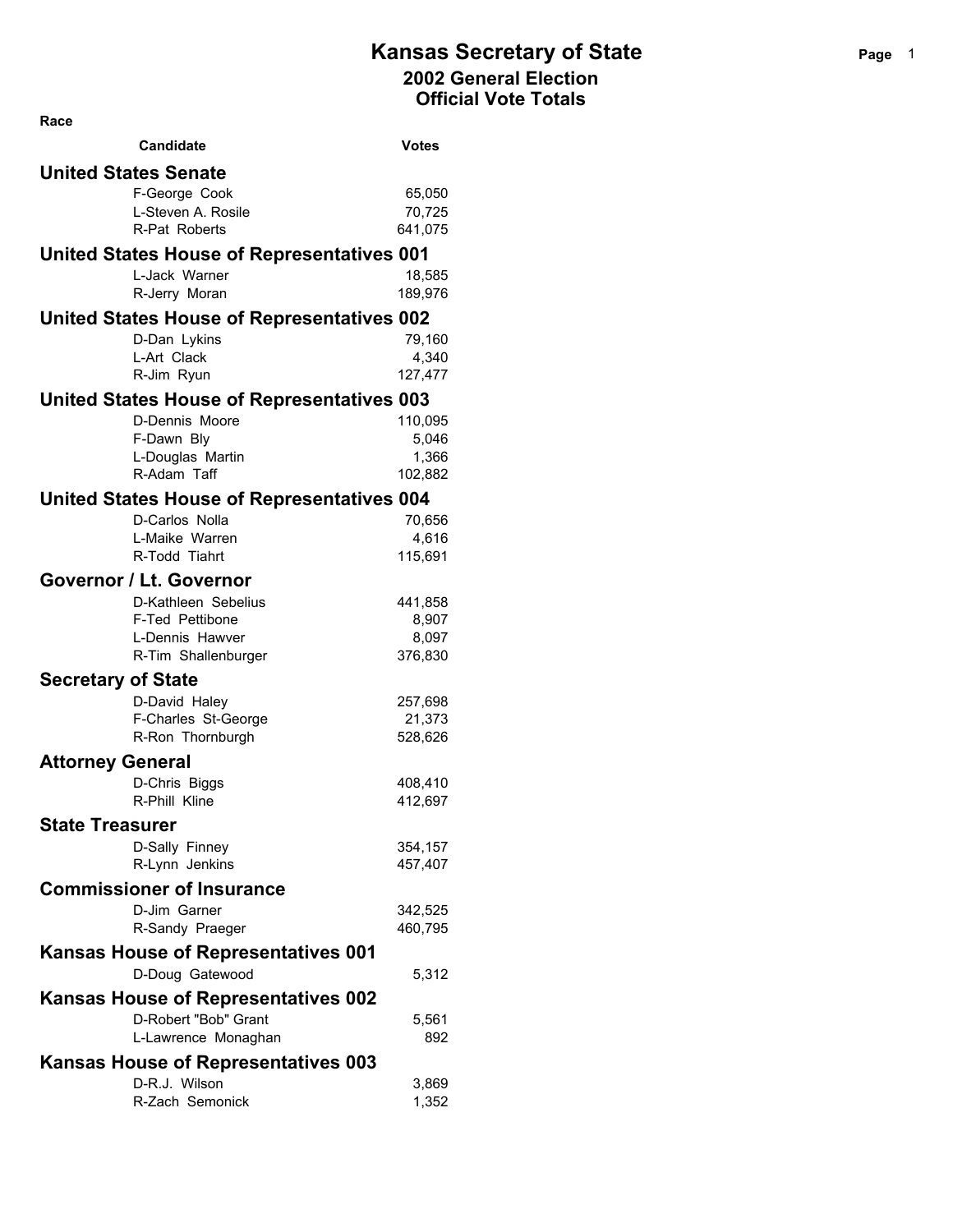| <b>Candidate</b>                           | <b>Votes</b> |
|--------------------------------------------|--------------|
| <b>Kansas House of Representatives 004</b> |              |
| D-Roy A. Miller                            | 2,485        |
| R-Andrew Howell                            | 4,060        |
| <b>Kansas House of Representatives 005</b> |              |
| D-Bill Feuerborn                           | 3,949        |
| R-Wes Plaisted                             | 2,208        |
| <b>Kansas House of Representatives 006</b> |              |
| R-Jene Vickrey                             | 6,031        |
| Kansas House of Representatives 007        |              |
| D-Dennis O'Brien                           | 2,887        |
| R-Jeff Jack                                | 3,623        |
| Kansas House of Representatives 008        |              |
| D-Jerry D. Williams                        | 5,305        |
| <b>Kansas House of Representatives 009</b> |              |
| R-Stanley Dreher                           | 5,875        |
| <b>Kansas House of Representatives 010</b> |              |
| D-Tom Holland                              | 3,985        |
| R-Ralph M. Tanner                          | 3,331        |
| <b>Kansas House of Representatives 011</b> |              |
| D-James F. Miller                          | 3,489        |
| R-Virgil Peck Jr.                          | 2,714        |
| Kansas House of Representatives 012        |              |
| R-C. Frank Miller                          | 4,533        |
| <b>Kansas House of Representatives 013</b> |              |
| R-Mary C. Compton                          | 5,449        |
| <b>Kansas House of Representatives 014</b> |              |
| D-Diane Bryant                             | 2,218        |
| L-Joel Potter                              | 167          |
| R-Dan Williams                             | 3,700        |
| <b>Kansas House of Representatives 015</b> |              |
| D-Steven C. Wright                         | 2,211        |
| R-Arlen Siegfreid                          | 3,346        |
| <b>Kansas House of Representatives 016</b> |              |
| R-Jim Yonally                              | 6,594        |
| <b>Kansas House of Representatives 017</b> |              |
| L-Michael Kerner                           | 1,515        |
| R-Stephanie Sharp                          | 6,407        |
| <b>Kansas House of Representatives 018</b> |              |
| D-Mark J. Tomasic                          | 3,629        |
| R-Cindy Neighbor                           | 4,646        |
| <b>Kansas House of Representatives 019</b> |              |
| R-Thomas C. (Tim) Owens                    | 6,280        |
| Kansas House of Representatives 020        |              |
| D-Kirk P. Perucca                          | 4,255        |
| R-Kevin W. Yoder                           | 5,271        |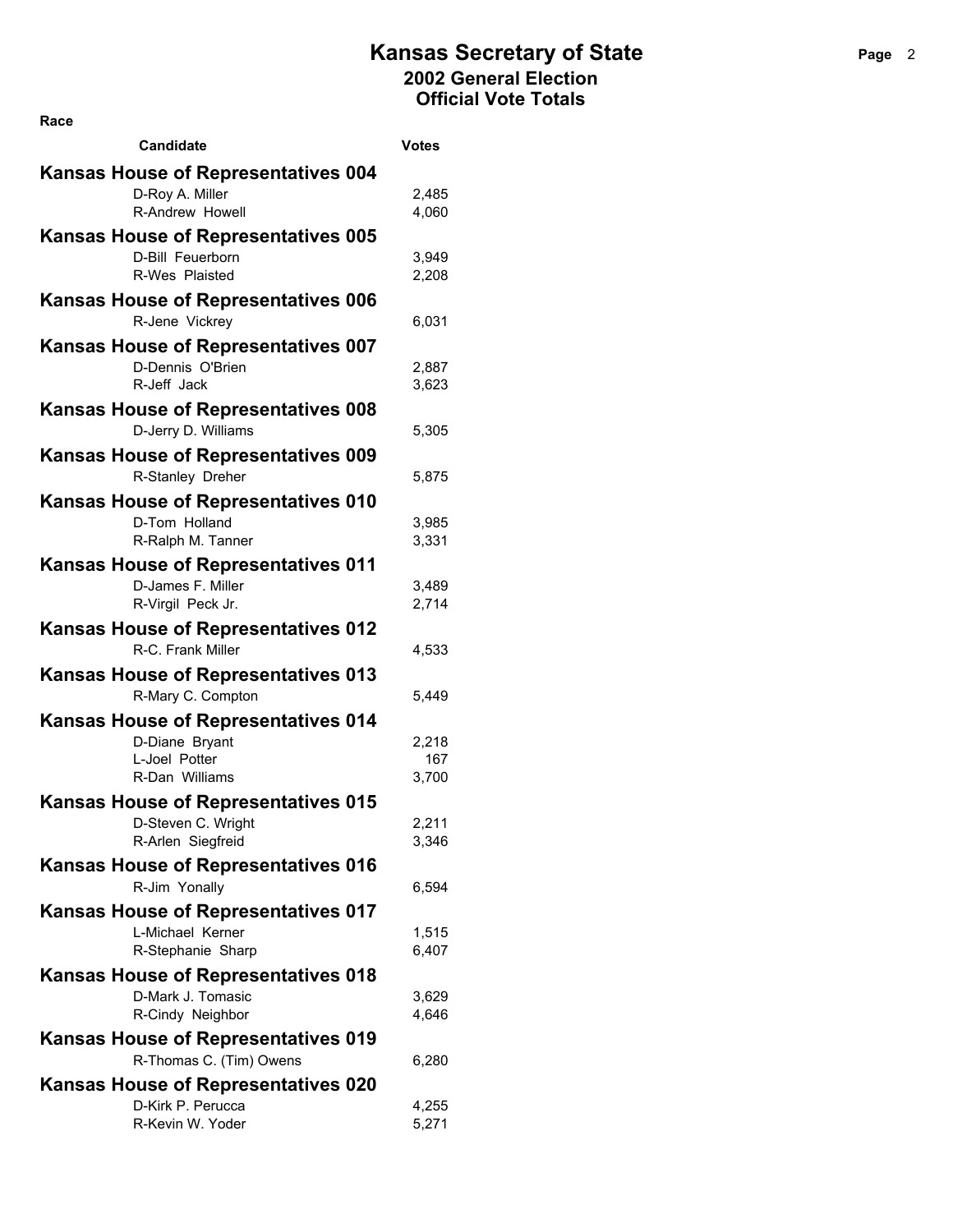| Race                                                         |                |
|--------------------------------------------------------------|----------------|
| <b>Candidate</b>                                             | Votes          |
| <b>Kansas House of Representatives 021</b>                   |                |
| R-Dean Newton                                                | 8,311          |
| <b>Kansas House of Representatives 022</b>                   |                |
| D-Sue Storm                                                  | 4,475          |
| <b>Kansas House of Representatives 023</b>                   |                |
| D-Linda W. Whaley                                            | 2,773          |
| R-Judy Morrison                                              | 3,072          |
| Kansas House of Representatives 024                          |                |
| R-Robert "Bob" Tomlinson                                     | 5,909          |
| <b>Kansas House of Representatives 025</b>                   |                |
| D-Teresa Sullivan<br>R-Terrie W. Huntington                  | 4,001<br>5,357 |
| <b>Kansas House of Representatives 026</b>                   |                |
| R-Larry L. Campbell                                          | 7,140          |
| Kansas House of Representatives 027                          |                |
| L-Rob Hodgkinson                                             | 1,435          |
| R-Ray Merrick                                                | 6,597          |
| <b>Kansas House of Representatives 028</b>                   |                |
| R-Doug Patterson                                             | 8,722          |
| <b>Kansas House of Representatives 029</b>                   |                |
| R-Patricia Lightner                                          | 6,029          |
| <b>Kansas House of Representatives 030</b>                   |                |
| R-David Huff                                                 | 5,532          |
| <b>Kansas House of Representatives 031</b>                   |                |
| D-Bonnie Sharp                                               | 3,063          |
| Kansas House of Representatives 032                          |                |
| D-Rick Rehorn                                                | 2,220          |
| Kansas House of Representatives 033                          |                |
| D-Tom Burroughs                                              | 3,944          |
| <b>Kansas House of Representatives 034</b>                   |                |
| D-Valdenia C. Winn                                           | 3,895          |
| <b>Kansas House of Representatives 035</b>                   |                |
| D-Broderick Henderson                                        | 4,472          |
| <b>Kansas House of Representatives 036</b>                   | 5.944          |
| D-Margaret E. Long                                           |                |
| <b>Kansas House of Representatives 037</b><br>D-Bill Reardon | 2,853          |
| <b>Kansas House of Representatives 038</b>                   |                |
| D-Carlie Abel                                                | 3,851          |
| R-Rob Boyer                                                  | 4,770          |
| Kansas House of Representatives 039                          |                |
| R-Ray L. Cox                                                 | 6,717          |
| <b>Kansas House of Representatives 040</b>                   |                |
| D-L. Candy Ruff                                              | 2,089          |
| R-Mike Stieben                                               | 1,619          |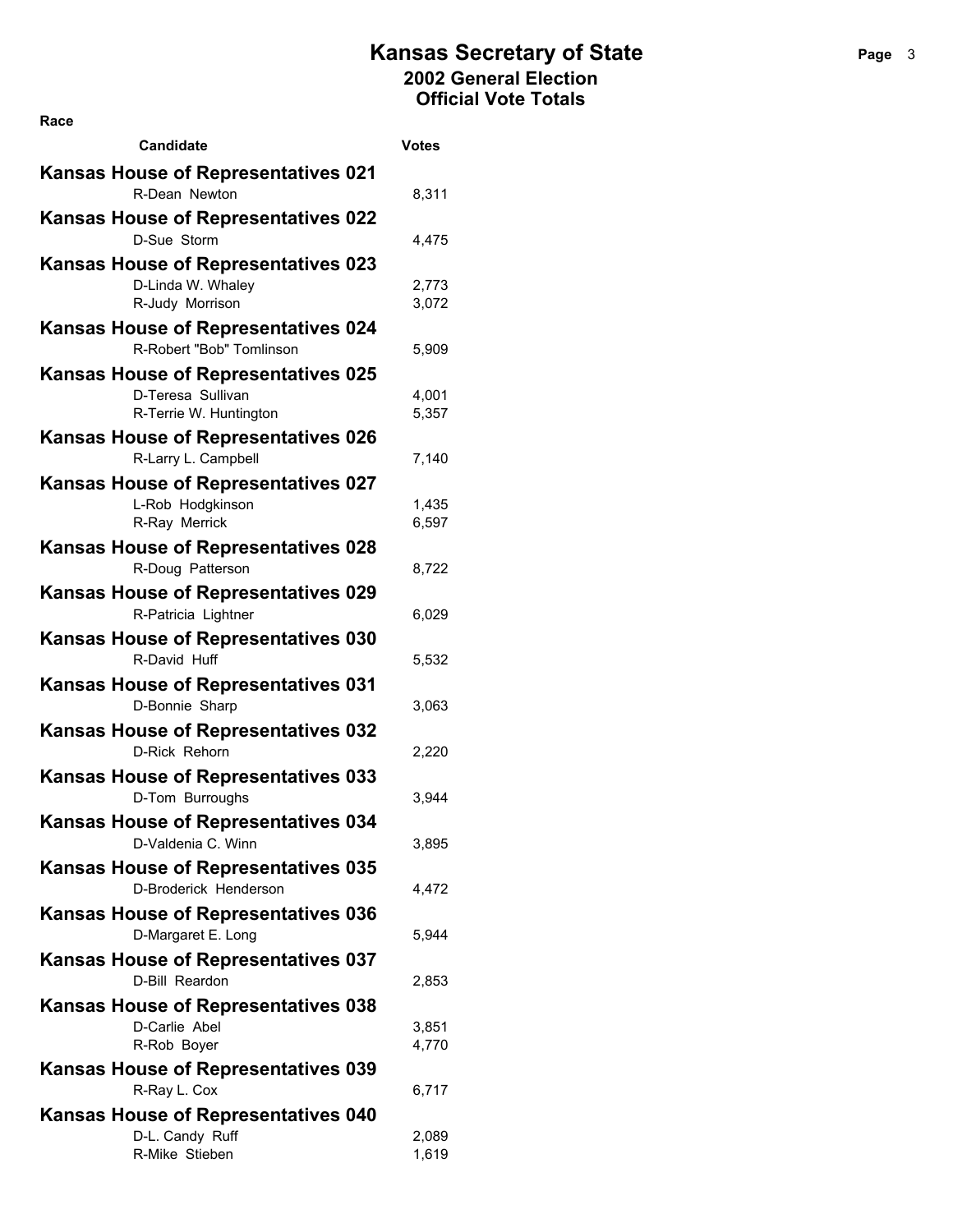| Race                                                         |                |
|--------------------------------------------------------------|----------------|
| Candidate                                                    | <b>Votes</b>   |
| <b>Kansas House of Representatives 041</b>                   |                |
| D-Marti Crow                                                 | 2,986          |
| <b>Kansas House of Representatives 042</b>                   |                |
| R-Kenny A. Wilk                                              | 5,596          |
| <b>Kansas House of Representatives 043</b>                   |                |
| R-John Ballou                                                | 5,248          |
| <b>Kansas House of Representatives 044</b>                   |                |
| D-Barbara W. Ballard                                         | 5,200          |
| <b>Kansas House of Representatives 045</b>                   |                |
| L-Jeffrey Watts                                              | 1,536          |
| R-Tom Sloan                                                  | 6,583          |
| <b>Kansas House of Representatives 046</b>                   |                |
| D-Troy Findley                                               | 5,216          |
| <b>Kansas House of Representatives 047</b>                   |                |
| D-Bruce Hanson<br>R-Lee Tafanelli                            | 3,056          |
|                                                              | 3,933          |
| <b>Kansas House of Representatives 048</b><br>R-Eric Carter  | 7,284          |
|                                                              |                |
| <b>Kansas House of Representatives 049</b><br>R-Scott Schwab | 5,606          |
| Kansas House of Representatives 050                          |                |
| R-Becky J. Hutchins                                          | 6,364          |
| <b>Kansas House of Representatives 051</b>                   |                |
| D-Jared Holroyd                                              | 2,855          |
| F-Tim Marshall                                               | 419            |
| R-Mike Burgess                                               | 5,393          |
| <b>Kansas House of Representatives 052</b>                   |                |
| D-George M. Goldring                                         | 2,288          |
| R-Lana Gordon                                                | 6,886          |
| Kansas House of Representatives 053<br>D-Roger E. Toelkes    |                |
| R-Douglas W. Desch                                           | 5,123<br>4,173 |
| <b>Kansas House of Representatives 054</b>                   |                |
| D-Cyndy Cain                                                 | 4,146          |
| R-Doug Mays                                                  | 4,610          |
| <b>Kansas House of Representatives 055</b>                   |                |
| D-Annie Kuether                                              | 5,078          |
| <b>Kansas House of Representatives 056</b>                   |                |
| D-Nancy Kirk                                                 | 4,730          |
| F-Bob Percival<br>R-Joseph M. Stringer                       | 355<br>2,497   |
| <b>Kansas House of Representatives 057</b>                   |                |
| D-Vaughn Flora                                               | 3,246          |
| R-Carol Benoit                                               | 2,047          |
| Kansas House of Representatives 058                          |                |
| D-Rocky Nichols                                              | 4,340          |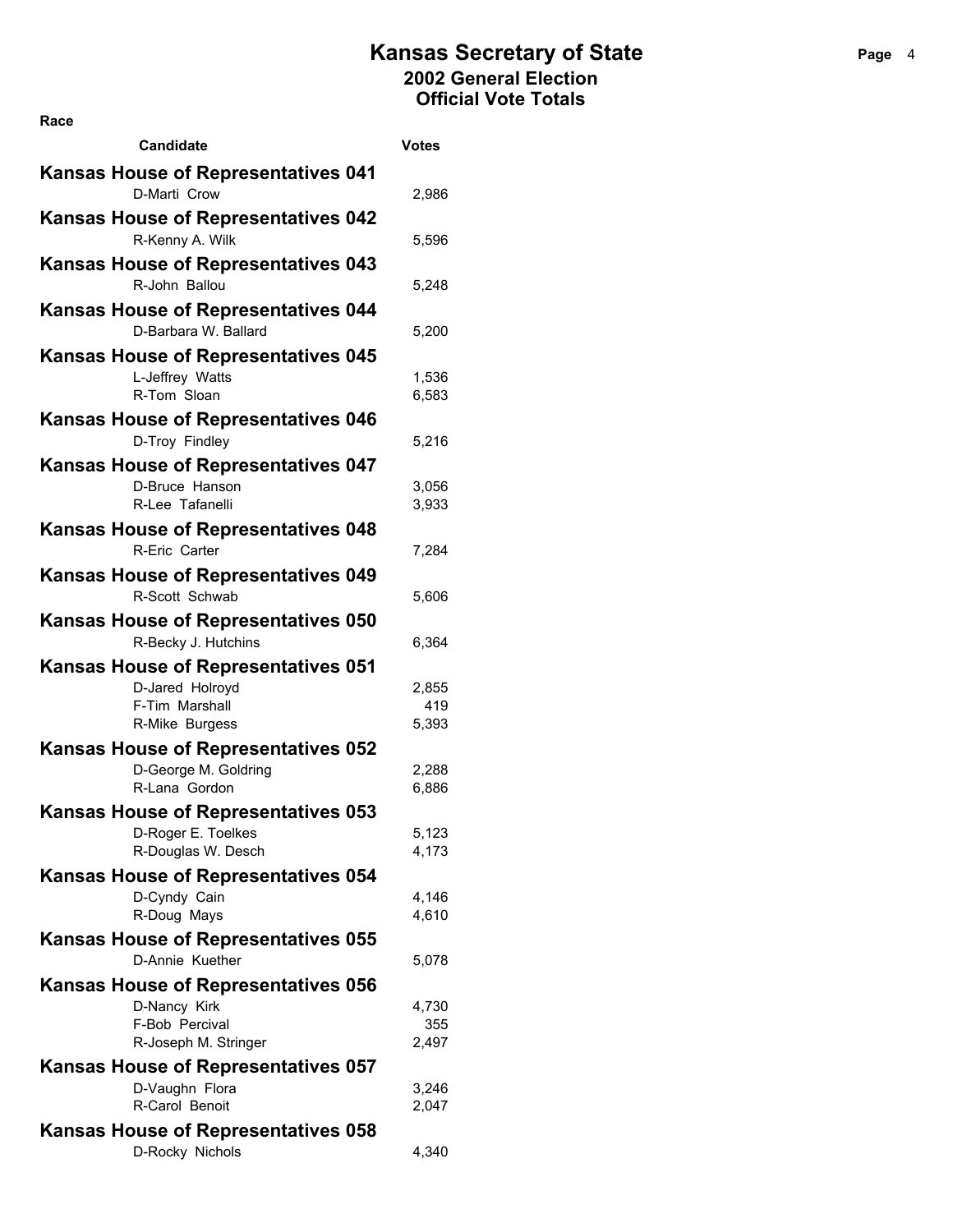**Candidate Votes Kansas House of Representatives 059** R-Joe D. Humerickhouse 5,653 **Kansas House of Representatives 060** D-Dale W. Bell 2,706 R-Don Hill 3,281 **Kansas House of Representatives 061** R-Verlyn (Vern) Osborne 6,613 **Kansas House of Representatives 062** D-Bruce F. Larkin 4,818 R-Dennis D. Pyle 3,443 **Kansas House of Representatives 063** D-Jerry Henry 3,088 **Kansas House of Representatives 064** R-Kathe Lloyd 4,036 **Kansas House of Representatives 065** D-Inge Levinson 1,509 R-Barbara Craft 2,785 **Kansas House of Representatives 066** D-Sydney Carlin 2,640 L-Reid Kapple 172 R-Russ Frey 2,496 **Kansas House of Representatives 067** D-Tom Hawk 3,540 R-Roger P. Reitz 3,767 **Kansas House of Representatives 068** Shari Weber (WRITE-IN) 2.362 D-Susan N. Mulryan 1,228 R-William A. Kassebaum 3,993 **Kansas House of Representatives 069** R-Deena L. Horst 5,185 **Kansas House of Representatives 070** R-Donald L. Dahl 5,701 **Kansas House of Representatives 071** D-Eloise Lynch 3,364 R-Carol Edward Beggs 4,096 **Kansas House of Representatives 072** D-Tom Thull 3,889 R-Garry Boston 3,426 **Kansas House of Representatives 073** R-Clark Shultz 6,329 **Kansas House of Representatives 074** R-Carl Krehbiel 5,925 **Kansas House of Representatives 075** D-Karen Hasting 2,733 R-William G. Mason 3,537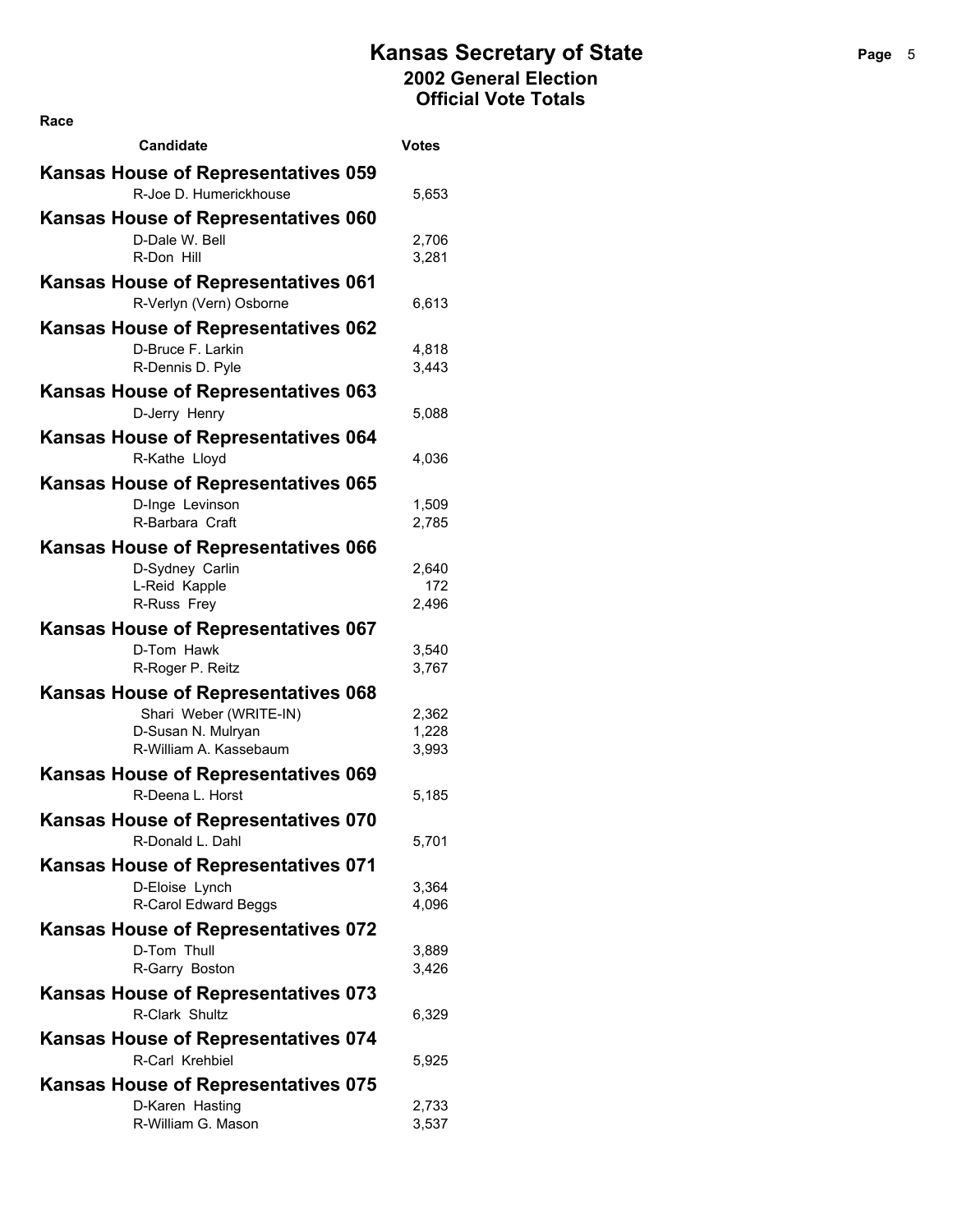| Race                                                               |                |
|--------------------------------------------------------------------|----------------|
| <b>Candidate</b>                                                   | <b>Votes</b>   |
| <b>Kansas House of Representatives 076</b><br>R-Peggy Long         | 6,274          |
|                                                                    |                |
| <b>Kansas House of Representatives 077</b><br>R-Everett L. Johnson | 5,079          |
| <b>Kansas House of Representatives 078</b>                         |                |
| D-Judy Showalter                                                   | 4,308          |
| R-Brett E. Bazil                                                   | 2,331          |
| <b>Kansas House of Representatives 079</b><br>D-Joe Shriver        | 5,168          |
| Kansas House of Representatives 080                                |                |
| R-Bill McCreary                                                    | 6,179          |
| <b>Kansas House of Representatives 081</b>                         |                |
| D-Dennis V. Alvarez                                                | 2,322          |
| L-Lloyd Neese                                                      | 223            |
| R-Ted Powers                                                       | 4,012          |
| <b>Kansas House of Representatives 082</b>                         |                |
| L-Kalor Hebron                                                     | 1,358          |
| R-Don V. Myers                                                     | 5,351          |
| Kansas House of Representatives 083                                |                |
| D-Jason Paul Dean<br>R-Jo Ann Pottorff                             | 2,336<br>6,005 |
| Kansas House of Representatives 084                                |                |
| D-Donald Betts Jr.                                                 | 2,711          |
| <b>Kansas House of Representatives 085</b>                         |                |
| D-Frank Crawford Jr.                                               | 2,398          |
| R-Steve Brunk                                                      | 5,202          |
| <b>Kansas House of Representatives 086</b>                         |                |
| D-Judith Loganbill                                                 | 2,674          |
| <b>Kansas House of Representatives 087</b>                         |                |
| D-Woody Thompson                                                   | 2,127          |
| L-Henry C. Southwood IV                                            | 96             |
| R-Bonnie Huy                                                       | 2,884          |
| Kansas House of Representatives 088                                |                |
| D-Jim Ward<br>L-David Moffett                                      | 1,903<br>134   |
| R-Hoyt Hillman                                                     | 1,791          |
| <b>Kansas House of Representatives 089</b>                         |                |
| D-Ruby Gilbert                                                     | 3,457          |
|                                                                    |                |
| <b>Kansas House of Representatives 090</b><br>R-Steve Huebert      |                |
|                                                                    | 5,097          |
| <b>Kansas House of Representatives 091</b>                         |                |
| D-Bill Stockwell<br>L-David Loomis                                 | 3,159<br>178   |
| R-Brenda Landwehr                                                  | 4,007          |
| <b>Kansas House of Representatives 092</b>                         |                |
| D-Nile Dillmore                                                    | 2,936          |
| R-Richard Jacobson                                                 | 1,891          |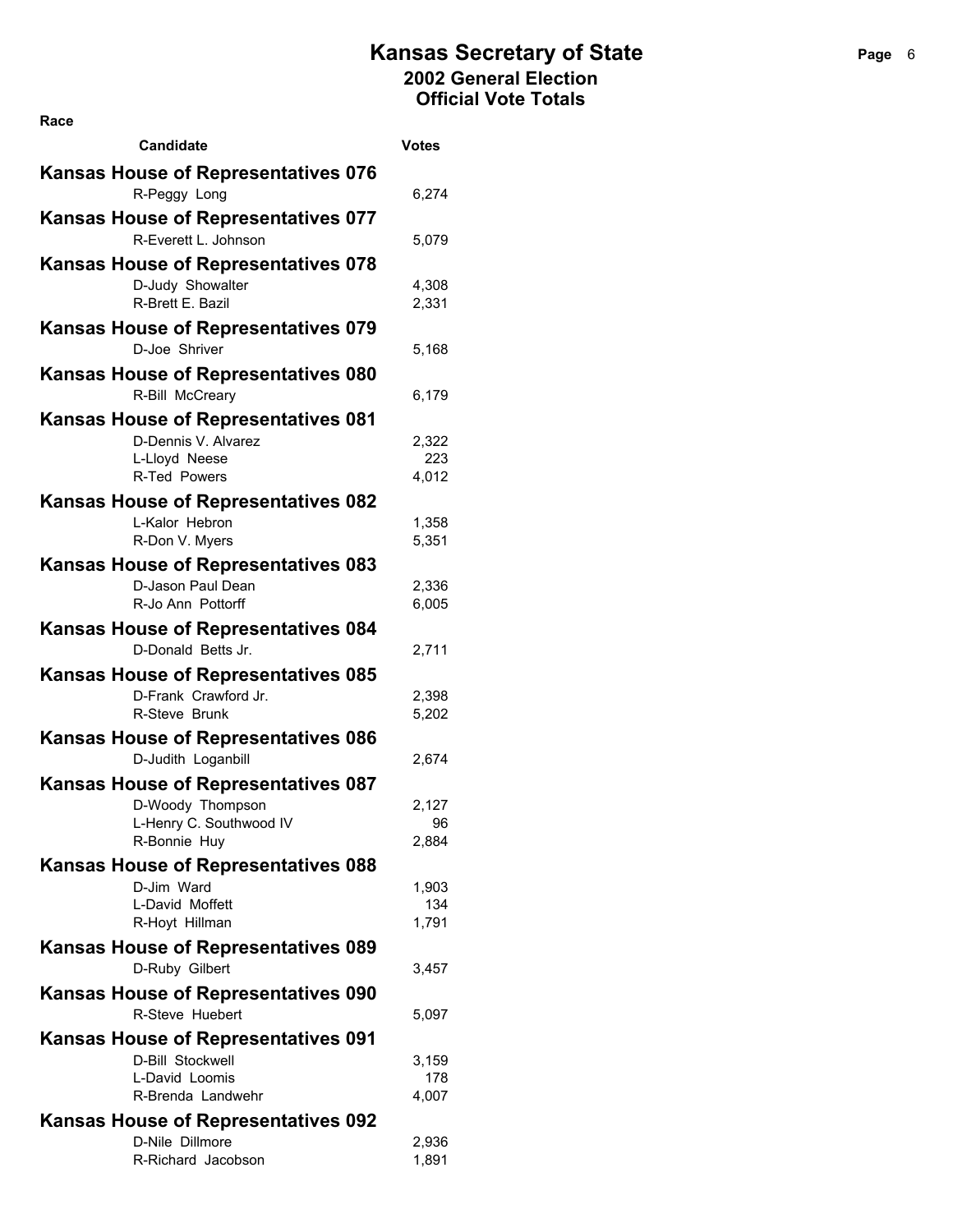| Race                                                               |                |
|--------------------------------------------------------------------|----------------|
| <b>Candidate</b>                                                   | <b>Votes</b>   |
| <b>Kansas House of Representatives 093</b>                         |                |
| D-Daniel J Thimesch                                                | 4,543          |
| <b>Kansas House of Representatives 094</b>                         |                |
| D-Ann Chapman                                                      | 2,252          |
| R-Joe McLeland                                                     | 4,654          |
| <b>Kansas House of Representatives 095</b>                         |                |
| D-Tom Sawyer                                                       | 2,726          |
| L-Robert Loop                                                      | 718            |
| <b>Kansas House of Representatives 096</b>                         |                |
| D-George Fulton<br>R-Willa DeCastro                                | 2,269<br>2,296 |
|                                                                    |                |
| <b>Kansas House of Representatives 097</b><br>R-Dale A. Swenson    |                |
|                                                                    | 3,262          |
| <b>Kansas House of Representatives 098</b><br>D-Geraldine Flaharty | 2,450          |
|                                                                    |                |
| <b>Kansas House of Representatives 099</b><br>D-Charles B. Jenney  |                |
| R-Todd Novascone                                                   | 2,126<br>5,247 |
| <b>Kansas House of Representatives 100</b>                         |                |
| D-Marcus L. German                                                 | 1,440          |
| I-Jessica Criser                                                   | 1,161          |
| L-Benjamin D. Whisenand II                                         | 95             |
| R-Mario Goico                                                      | 5,149          |
| <b>Kansas House of Representatives 101</b>                         |                |
| D-Timothy B. Tedder<br>R-Mary Kauffman                             | 3,340<br>3,839 |
| Kansas House of Representatives 102                                |                |
| D-Janice L. Pauls                                                  | 2,457          |
| R-Judy Mitchell                                                    | 968            |
| <b>Kansas House of Representatives 103</b>                         |                |
| D-Thomas Klein                                                     | 1,779          |
| <b>Kansas House of Representatives 104</b>                         |                |
| R-Michael R. "Mike" O'Neal                                         | 7,436          |
| <b>Kansas House of Representatives 105</b>                         |                |
| D-Rob Neises                                                       | 1,924          |
| R-Jeff Goering                                                     | 4,330          |
| <b>Kansas House of Representatives 106</b>                         |                |
| D-Mary Weickert<br>R-Sharon Schwartz                               | 3,202<br>4,698 |
|                                                                    |                |
| <b>Kansas House of Representatives 107</b><br>R-Joann Lee Freeborn | 6,287          |
|                                                                    |                |
| <b>Kansas House of Representatives 108</b><br>D-Joshua Svaty       | 5,197          |
| R-Jerry L. Aday                                                    | 2,644          |
| Kansas House of Representatives 109                                |                |
| R-Clay Aurand                                                      | 6,930          |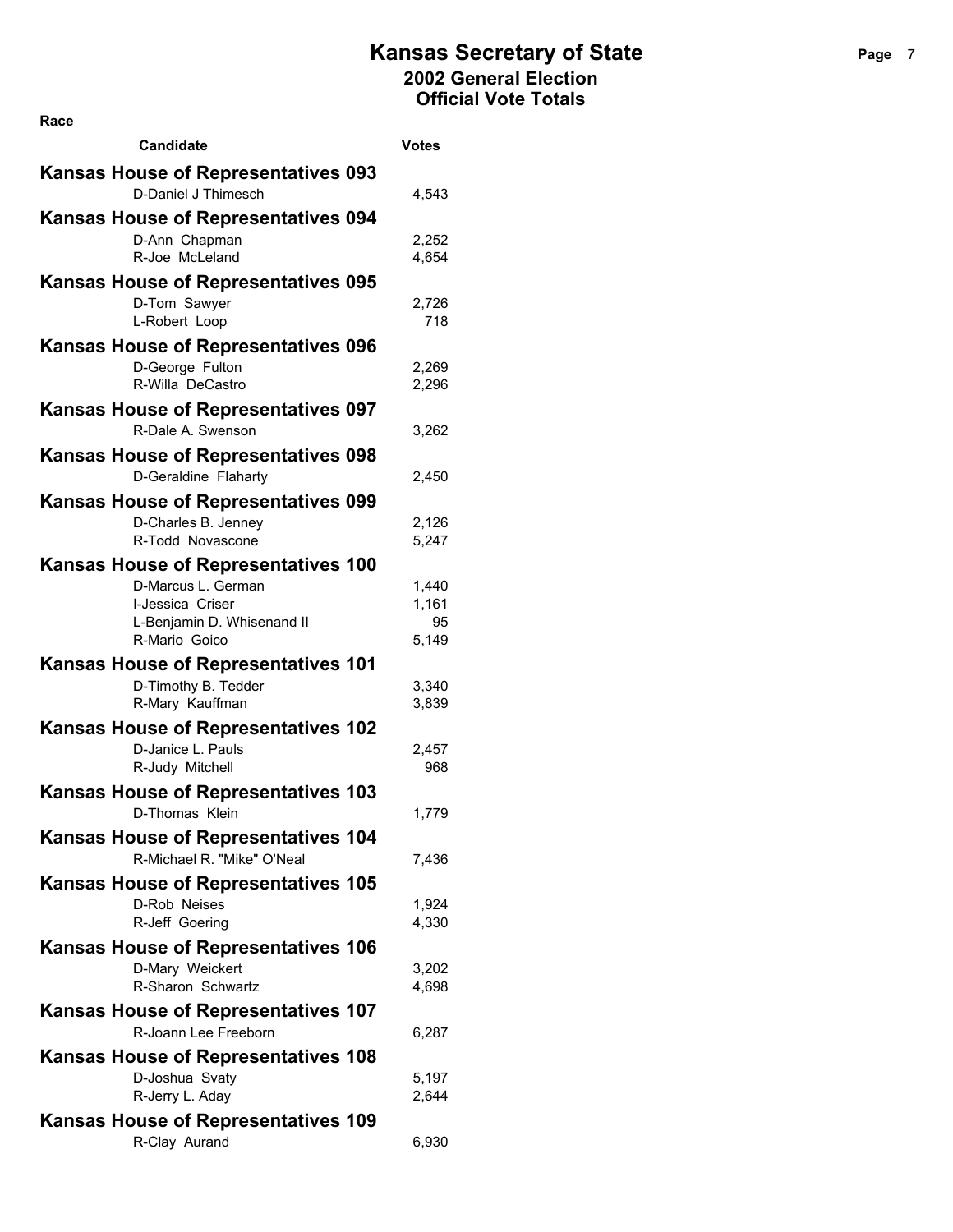| Race                                                            |                |
|-----------------------------------------------------------------|----------------|
| Candidate                                                       | Votes          |
| <b>Kansas House of Representatives 110</b>                      |                |
| R-Dan Johnson                                                   | 6,768          |
| <b>Kansas House of Representatives 111</b><br>D-Eber Phelps     | 6,319          |
| <b>Kansas House of Representatives 112</b>                      |                |
| R-John Edmonds                                                  | 5,392          |
| <b>Kansas House of Representatives 113</b>                      |                |
| D-Joe Goodman                                                   | 2,143          |
| R-Bob Bethell                                                   | 4,816          |
| <b>Kansas House of Representatives 114</b><br>D-Melvin G. Minor |                |
| R-Kurt D. Heaton                                                | 4,052<br>3,382 |
| <b>Kansas House of Representatives 115</b>                      |                |
| D-Leila Kissick                                                 | 1,622          |
| R-Melvin J. Neufeld                                             | 4,290          |
| <b>Kansas House of Representatives 116</b>                      |                |
| D-Dennis McKinney<br>R-M.T. Liggett                             | 5,849<br>1,881 |
| <b>Kansas House of Representatives 117</b>                      |                |
| R-Larry R. Powell                                               | 3,863          |
| <b>Kansas House of Representatives 118</b>                      |                |
| D-Herbert Schwartzkopf                                          | 2,920          |
| R-Ralph Ostmeyer                                                | 5,250          |
| <b>Kansas House of Representatives 119</b>                      |                |
| D-Ethel M. Peterson<br><b>R-Andrew Evans</b>                    | 2,670<br>2,184 |
| <b>Kansas House of Representatives 120</b>                      |                |
| D-Bob Strevey                                                   | 2,757          |
| R-John M. Faber                                                 | 5,463          |
| <b>Kansas House of Representatives 121</b>                      |                |
| R-Jim Morrison                                                  | 6,462          |
| <b>Kansas House of Representatives 122</b><br>D-Jim Feaster     | 1,194          |
| R-Gary K. Hayzlett                                              | 4,856          |
| Kansas House of Representatives 123                             |                |
| L-David Reeves                                                  | 732            |
| R-Ward Loyd                                                     | 3,544          |
| <b>Kansas House of Representatives 124</b><br>R-Bill Light      |                |
|                                                                 | 5,400          |
| <b>Kansas House of Representatives 125</b><br>R-Carl D. Holmes  | 3,158          |
| <b>Member, State Board of Education 001</b>                     |                |
| D-Janet Waugh                                                   | 48,943         |
| <b>Member, State Board of Education 003</b>                     |                |
| R-John W. Bacon                                                 | 66,799         |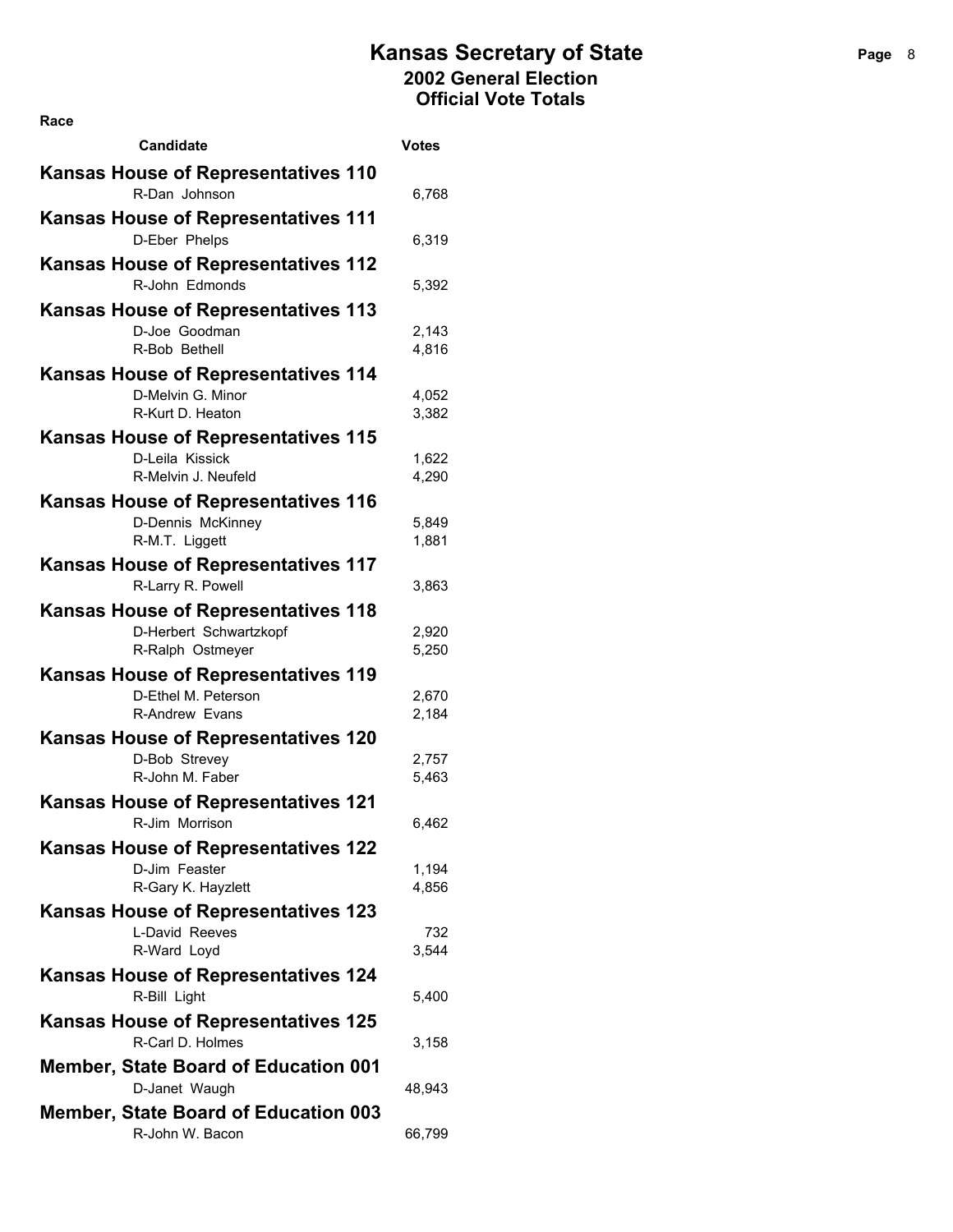| <b>Candidate</b>                                     | Votes              |
|------------------------------------------------------|--------------------|
| <b>Member, State Board of Education 005</b>          |                    |
| I.B. Sonny Rundell (WRITE-IN)                        | 14,767             |
| R-Connie Morris                                      | 53,603             |
| <b>Member, State Board of Education 007</b>          |                    |
| D-L. Duane Anstine                                   | 37,351             |
| R-Kenneth R. Willard                                 | 46,648             |
| <b>Member, State Board of Education 009</b>          |                    |
| Val DeFever (WRITE-IN)                               | 17,895             |
| R-Iris M. Van Meter                                  | 43,622             |
| <b>Supreme Court Justice 02</b>                      |                    |
| Kay McFarland - "YES"                                | 524,423            |
| Kay McFarland - "NO"                                 | 151,288            |
| <b>Court of Appeals Judge 01</b>                     |                    |
| David S. Knudson - "YES"                             | 506,027            |
| David S. Knudson - "NO"                              | 151,404            |
| <b>Court of Appeals Judge 02</b>                     |                    |
| Lee A. Johnson - "YES"                               | 491,960            |
| Lee A. Johnson - "NO"                                | 149,640            |
| <b>Court of Appeals Judge 04</b>                     |                    |
| Carol A. Beier - "YES"                               | 488,526            |
| Carol A. Beier - "NO"                                | 153,112            |
| <b>Court of Appeals Judge 06</b>                     |                    |
| Robert J. Lewis, Jr. - "YES"                         | 490,986            |
| Robert J. Lewis, Jr. - "NO"                          | 147,109            |
| <b>Court of Appeals Judge 07</b>                     |                    |
| Henry W. Green, Jr. - "YES"                          | 484,184            |
| Henry W. Green, Jr. - "NO"                           | 151,211            |
| <b>Court of Appeals Judge 08</b>                     |                    |
| Jerry G. Elliott - "YES"                             | 484,422            |
| Jerry G. Elliott - "NO"                              | 151,720            |
| <b>Court of Appeals Judge 09</b>                     |                    |
| Gary W. Rulon - "YES"<br>Gary W. Rulon - "NO"        | 483,566<br>149,305 |
|                                                      |                    |
| <b>Court of Appeals Judge 10</b>                     |                    |
| Robert L. Gernon - "YES"<br>Robert L. Gernon - "NO"  | 486,106<br>147,356 |
|                                                      |                    |
| <b>District Judge 001</b><br>David J. King - "YES"   |                    |
| David J. King - "NO"                                 | 13,344<br>5,462    |
|                                                      |                    |
| <b>District Judge 001</b><br>Philip C. Lacey - "YES" | 13,092             |
| Philip C. Lacey - "NO"                               | 5,773              |
| <b>District Judge 003</b>                            |                    |
| Marla J. Luckert - "YES"                             | 39,228             |
| Marla J. Luckert - "NO"                              | 12,963             |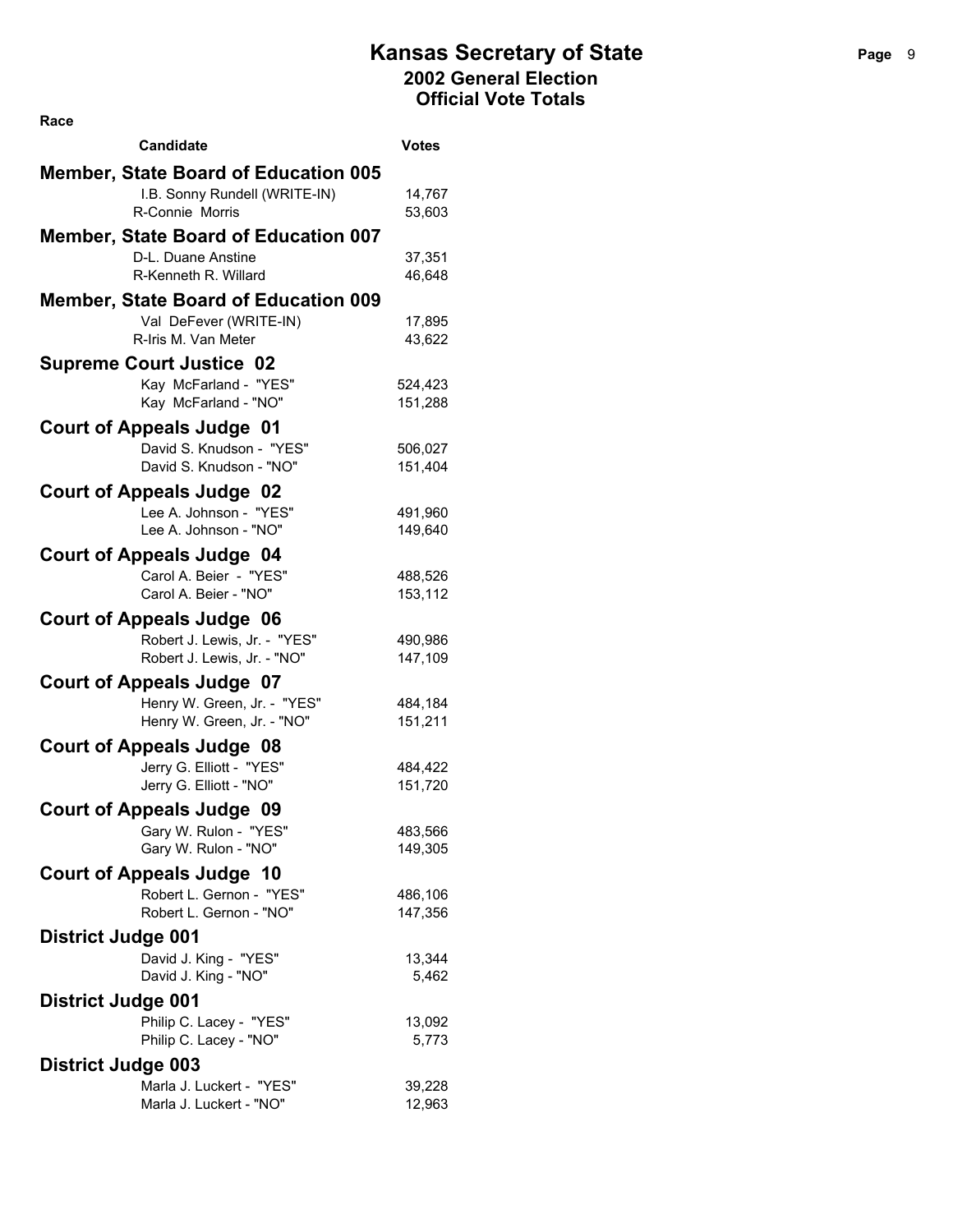| <b>Candidate</b>                                         | <b>Votes</b>     |
|----------------------------------------------------------|------------------|
| <b>District Judge 003</b>                                |                  |
| Eric S. Rosen - "YES"                                    | 38,597           |
| Eric S. Rosen - "NO"                                     | 13,869           |
| <b>District Judge 003</b>                                |                  |
| James M. Macnish, Jr. - YES                              | 38,783           |
| James M. Macnish, Jr. - NO                               | 13,852           |
| <b>District Judge 003</b>                                |                  |
| Terry L. Bullock - "YES"                                 | 38,763           |
| Terry L. Bullock - "NO"                                  | 14,851           |
| <b>District Judge 003</b>                                |                  |
| Daniel L. Mitchell - "YES"<br>Daniel L. Mitchell - "NO"  | 37,807<br>14,042 |
|                                                          |                  |
| <b>District Judge 004</b><br>Phillip M. Fromme - "YES"   | 11,325           |
| Phillip M. Fromme - "NO"                                 | 5,339            |
| <b>District Judge 005</b>                                |                  |
| John O. Sanderson - "YES"                                | 8,128            |
| John O. Sanderson - "NO"                                 | 2,238            |
| <b>District Judge 005</b>                                |                  |
| W. Lee Fowler - "YES"                                    | 8,196            |
| W. Lee Fowler - "NO"                                     | 2,628            |
| <b>District Judge 006</b>                                |                  |
| Stephen Douglas Hill - "YES"                             | 11,256           |
| Stephen Douglas Hill - "NO"                              | 3,549            |
| <b>District Judge 006</b>                                |                  |
| Richard M. Smith - "YES"                                 | 10,708           |
| Richard M. Smith - "NO"                                  | 3,848            |
| <b>District Judge 006</b>                                |                  |
| Gerald W. Hart - "YES"<br>Gerald W. Hart - "NO"          | 10,980<br>3,702  |
|                                                          |                  |
| <b>District Judge 007</b><br>Robert W. Fairchild - "YES" | 20,832           |
| Robert W. Fairchild - "NO"                               | 4,992            |
| <b>District Judge 007</b>                                |                  |
| Jean F. Shepherd - "YES"                                 | 21,715           |
| Jean F. Shepherd - "NO"                                  | 4,873            |
| <b>District Judge 008</b>                                |                  |
| Ben J. Sexton - "YES"                                    | 12,793           |
| Ben J. Sexton - "NO"                                     | 3,171            |
| <b>District Judge 008</b>                                |                  |
| Larry E. Bengtson - "YES"                                | 12,441           |
| Larry E. Bengtson - "NO"                                 | 3,240            |
| <b>District Judge 008</b>                                |                  |
| Steven Hornbaker - "YES"                                 | 12,676           |
| Steven Hornbaker - "NO"                                  | 3,167            |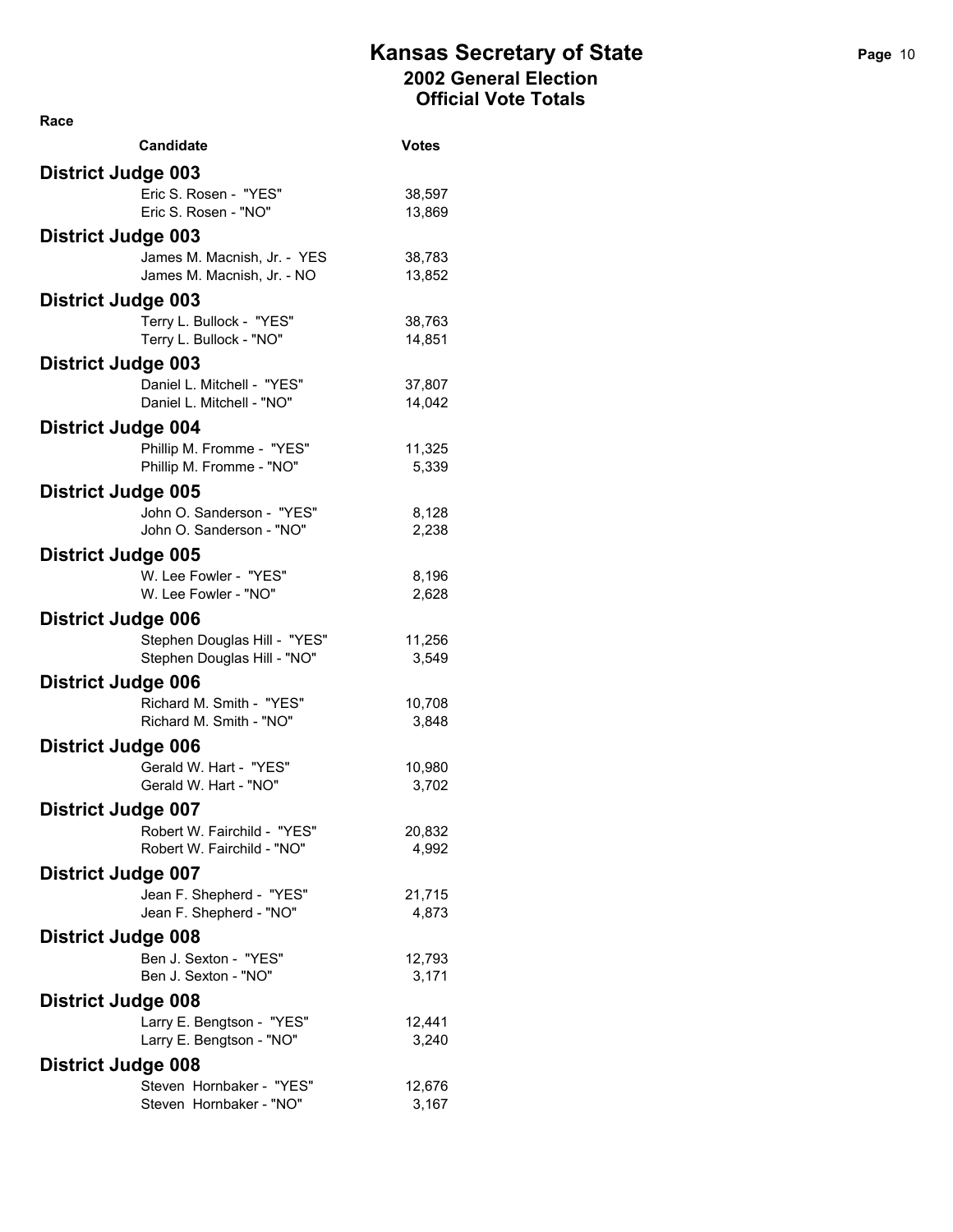| Candidate                                             | <b>Votes</b>      |
|-------------------------------------------------------|-------------------|
| <b>District Judge 008</b>                             |                   |
| David R. Platt - "YES"                                | 12,464            |
| David R. Platt - "NO"                                 | 3,343             |
| <b>District Judge 009</b>                             |                   |
| Richard B. Walker - "YES"<br>Richard B. Walker - "NO" | 15,707            |
|                                                       | 2,582             |
| <b>District Judge 010</b><br>Peter V. Ruddick - "YES" |                   |
| Peter V. Ruddick - "NO"                               | 104,426<br>27,184 |
| <b>District Judge 010</b>                             |                   |
| Janice D. Russell - "YES"                             | 103,314           |
| Janice D. Russell - "NO"                              | 28,633            |
| <b>District Judge 010</b>                             |                   |
| Steve Leben - "YES"                                   | 101,855           |
| Steve Leben - "NO"                                    | 28,982            |
| <b>District Judge 010</b>                             |                   |
| Allen R. Slater - "YES"<br>Allen R. Slater - "NO"     | 104,089<br>26,891 |
|                                                       |                   |
| <b>District Judge 010</b><br>Larry McClain - "YES"    | 103,988           |
| Larry McClain - "NO"                                  | 27,205            |
| <b>District Judge 010</b>                             |                   |
| Thomas H. Bornholdt - "YES"                           | 102,358           |
| Thomas H. Bornholdt - "NO"                            | 27,797            |
| <b>District Judge 011</b>                             |                   |
| Robert J. Fleming - "YES"                             | 15,813            |
| Robert J. Fleming - "NO"                              | 5,451             |
| <b>District Judge 012</b>                             |                   |
| Thomas M. Tuggle - "YES"<br>Thomas M. Tuggle - "NO"   | 9,623<br>2,869    |
| <b>District Court Judge 013</b>                       |                   |
| R-John E. Sanders                                     | 17,383            |
| <b>District Court Judge 013</b>                       |                   |
| R-Mike Ward                                           | 17,780            |
| <b>District Court Judge 014</b>                       |                   |
| R-Rawley J. (Judd) Dent                               | 9,229             |
| <b>District Court Judge 014</b>                       |                   |
| R-Roger L. Gossard                                    | 9,558             |
| <b>District Court Judge 016</b>                       |                   |
| D-Daniel L. Love                                      | 10,744            |
| <b>District Court Judge 018</b>                       |                   |
| R-David W. Kennedy                                    | 86,381            |
| <b>District Court Judge 018</b>                       |                   |
| D-Greg Waller                                         | 72,063            |
| <b>District Court Judge 018</b>                       |                   |
| R-Ben Burgess                                         | 81,160            |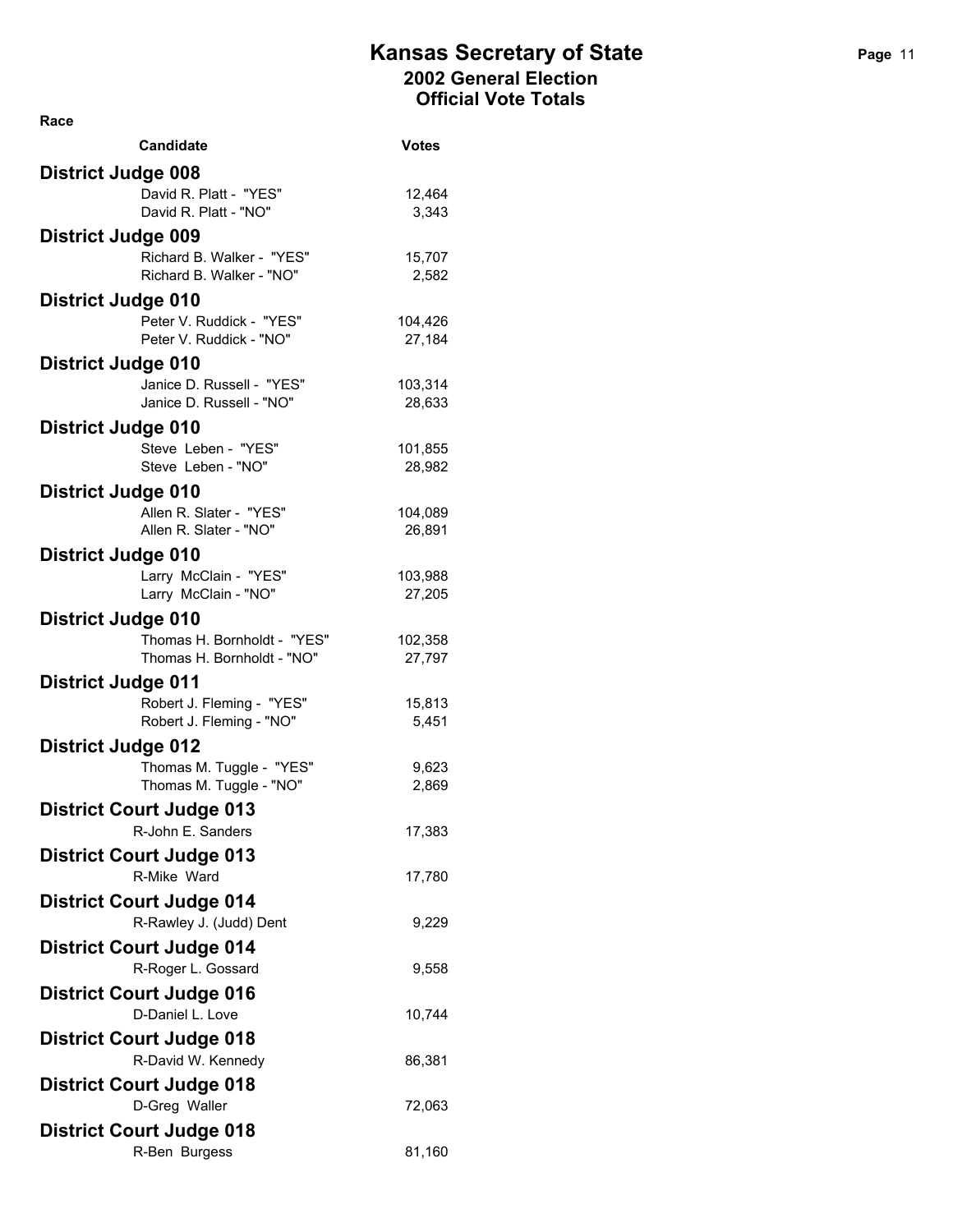| <b>Candidate</b>                                         | Votes           |
|----------------------------------------------------------|-----------------|
| <b>District Court Judge 018</b>                          |                 |
| R-Tim Lahey                                              | 80,395          |
| <b>District Court Judge 018</b>                          |                 |
| R-David J. Kaufman                                       | 78,334          |
| <b>District Court Judge 018</b>                          |                 |
| D-Tom Malone                                             | 71,473          |
| <b>District Court Judge 018</b>                          |                 |
| R-Tony Powell                                            | 77,302          |
| <b>District Court Judge 018</b>                          |                 |
| R-Mark A. Vining                                         | 76,114          |
| <b>District Court Judge 019</b>                          |                 |
| R-J. Michael Smith                                       | 8,979           |
| <b>District Court Judge 020</b>                          |                 |
| D-Barry A. Bennington                                    | 14,616          |
| <b>District Judge 021</b>                                |                 |
| Meryl D. Wilson - "YES"                                  | 12,351          |
| Meryl D. Wilson - "NO"                                   | 2,401           |
| <b>District Judge 021</b>                                |                 |
| David L. Stutzman - "YES"                                | 12,126          |
| David L. Stutzman - "NO"                                 | 2,520           |
| <b>District Court Judge 022</b><br>R-James A. Patton     |                 |
|                                                          | 11,710          |
| <b>District Court Judge 024</b><br>R-Bruce T. Gatterman  |                 |
|                                                          | 6,986           |
| <b>District Judge 025</b><br>Robert J. Frederick - "YES" | 8,795           |
| Robert J. Frederick - "NO"                               | 1,728           |
| <b>District Court Judge 026</b>                          |                 |
| R-Tom R. Smith                                           | 8,774           |
| <b>District Court Judge 026</b>                          |                 |
| R-Kim R. Schroeder                                       | 8,570           |
| <b>District Court Judge 027</b>                          |                 |
| D-Richard J. Rome                                        | 11,270          |
| R-Joseph L. McCarville III                               | 8,595           |
| <b>District Court Judge 027</b>                          |                 |
| D-Sarah E. Sweet-McKinnon                                | 5,734           |
| R-Steven R. Becker                                       | 13,565          |
| <b>District Judge 028</b>                                |                 |
| Daniel L. Hebert - "YES"<br>Daniel L. Hebert - "NO"      | 14,520          |
|                                                          | 4,815           |
| <b>District Judge 028</b><br>Jerome P. Hellmer - "YES"   |                 |
| Jerome P. Hellmer - "NO"                                 | 15,544<br>3,414 |
| <b>District Court Judge 029</b>                          |                 |
| D-John J. McNally                                        | 26,077          |
|                                                          |                 |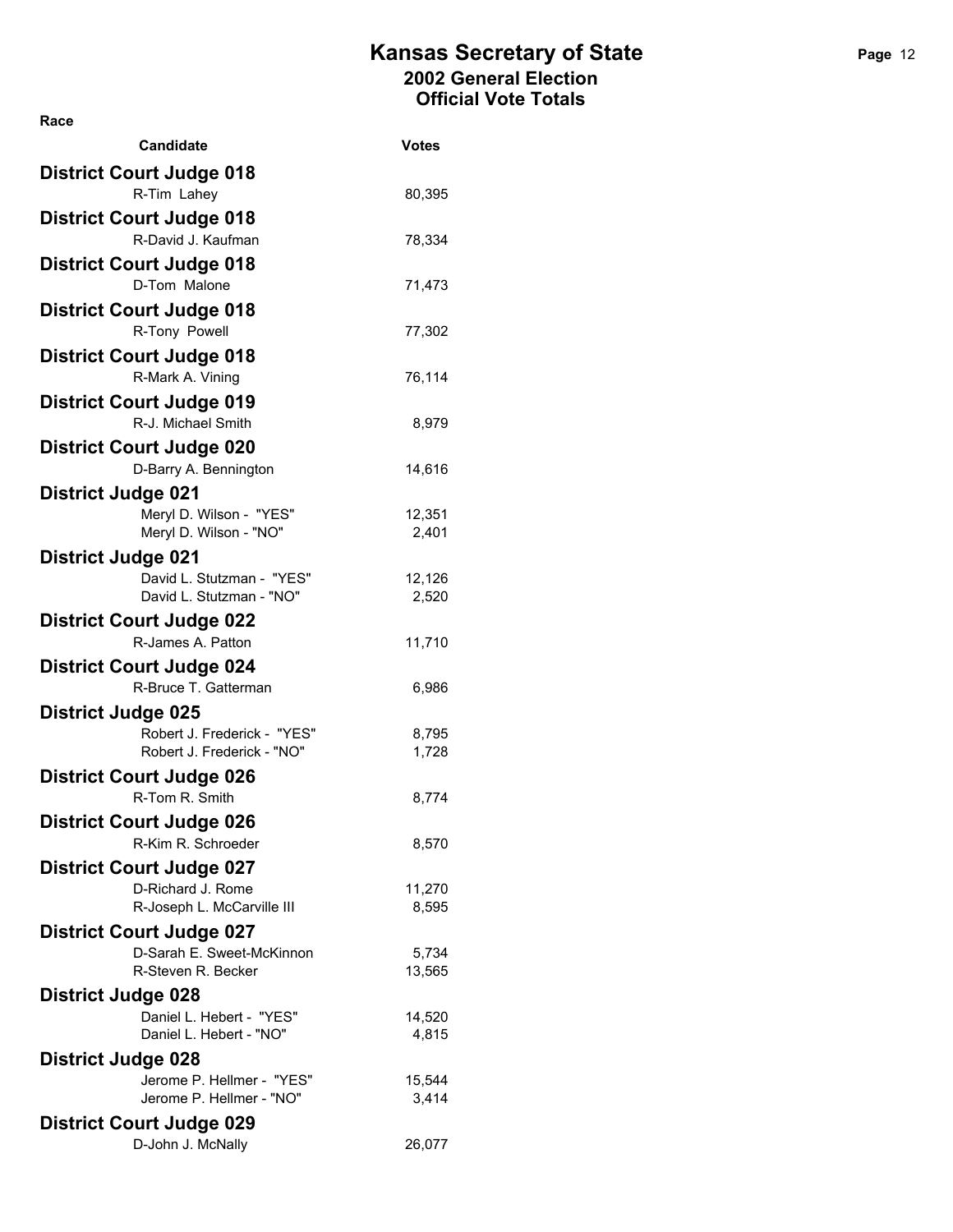| <b>Candidate</b>                                                | <b>Votes</b>    |
|-----------------------------------------------------------------|-----------------|
| <b>District Court Judge 029</b>                                 |                 |
| D-George Groneman                                               | 25,793          |
| <b>District Court Judge 029</b>                                 |                 |
| D-J. Dexter Burdette                                            | 26,470          |
| <b>District Court Judge 029</b><br>D-Cordell D. Meeks           | 26,540          |
| <b>District Court Judge 029</b>                                 |                 |
| D-Jan A. Way                                                    | 26,067          |
| <b>District Court Judge 029</b>                                 |                 |
| D-David Boal                                                    | 25,386          |
| <b>District Court Judge 029</b>                                 |                 |
| D-Philip L. Sieve                                               | 25,535          |
| <b>District Court Judge 029</b>                                 |                 |
| D-Ernest L. Johnson                                             | 25,633          |
| <b>District Judge 030</b>                                       |                 |
| R. Scott McQuin - "YES"<br>R. Scott McQuin - "NO"               | 12,581<br>3,085 |
| <b>District Judge 030</b>                                       |                 |
| Larry T. Solomon - "YES"                                        | 12,417          |
| Larry T. Solomon - "NO"                                         | 3,364           |
| <b>District Judge 031</b>                                       |                 |
| C. Fred Lorentz - "YES"<br>C. Fred Lorentz - "NO"               | 9,952<br>2,705  |
|                                                                 |                 |
| District Magistrate Judge 002 02<br>Steven M. Roth - "YES"      | 4,628           |
| Steven M. Roth - "NO"                                           | 1,086           |
| <b>District Magistrate Judge 004 02</b>                         |                 |
| Edwin R. Smith - "YES"                                          | 4,285           |
| Edwin R. Smith - "NO"                                           | 2,402           |
| <b>District Magistrate Judge 005</b><br>John R. Conklin - "YES" | 1,002           |
| John R. Conklin - "NO"                                          | 98              |
| District Magistrate Judge 006                                   |                 |
| Rebecca R. Stephan - "YES"                                      | 2,995           |
| Rebecca R. Stephan - "NO"                                       | 1,032           |
| District Magistrate Judge 008 02<br>Thomas H. Ball - "YES"      |                 |
| Thomas H. Ball - "NO"                                           | 1,707<br>470    |
| District Magistrate Judge 012 04                                |                 |
| Bonnie J. Wilson - "YES"                                        | 2,013           |
| Bonnie J. Wilson - "NO"                                         | 445             |
| District Magistrate Judge 012 06                                |                 |
| Terry N. Taylor - "YES"<br>Terry N. Taylor - 'NO"               | 2,156<br>326    |
| District Magistrate Judge 017 03                                |                 |
| R-Debra Anderson                                                | 1,729           |